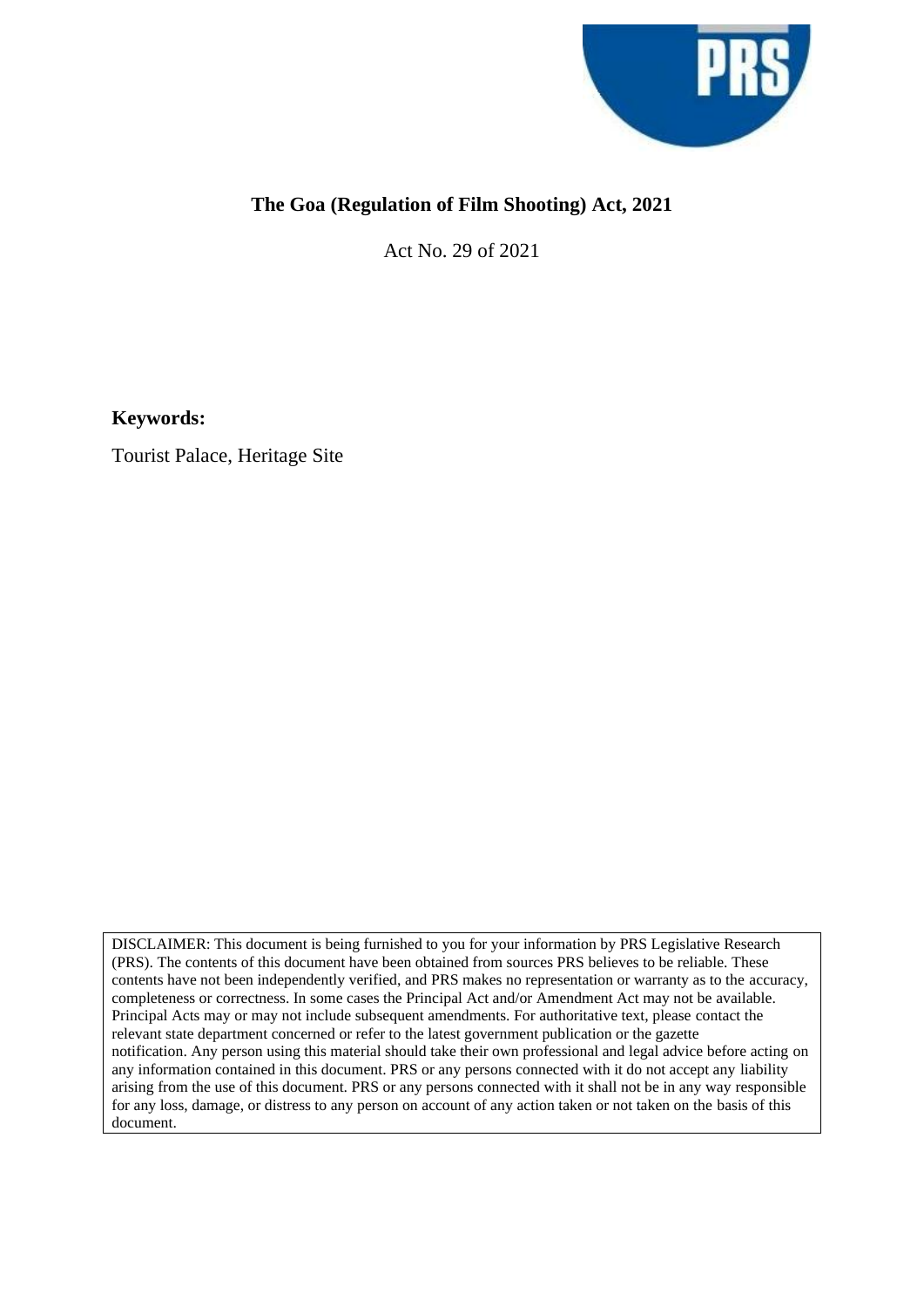## The Goa (Regulation of Film Shooting) Act, 2021

(Goa Act 29 of 2021) [14-09-2021]

## AN

## ACT

to regulate film shooting in the State of Goa and for matters connected therewith and incidental thereto.

BE it enacted by the Legislative Assembly of Goa in the Seventy-second Year of the Republic of India as follows:-

1. Short title and commencement.— (1) This Act may be called the Goa (Regulation of Film Shooting) Act, 2021.

(2) It shall come into force on such date as the Government may, by notification in the Official Gazette, appoint.

2. Definitions.— In this Act, unless the context otherwise requires,-

(a) "Cinematograph" means the cinematograph as defined under clause (c) of section 2 of the Cinematograph Act, 1952 (Act 37 of 1957);

(b) "Competent Authority" means a Competent Authority as designated by the Government under sub-section (1) of section 3;

(c) "Central Government" means the Government of India;

(d) "film shooting" means making of a cinematographic film of motion pictures of a story, or an episode or a serial or an event recorded by a camera, for the purpose of showing by cinematograph in a cinema, or on television, or by other electronic media, whether for a commercial cinema venture, or purely artistic creation, or for publicity or advertisement, intended for public viewing or exhibition which would be governed by the Cinematograph Act, 1952 (Act 37 of 1957) or any other law for the time being in force;

(e) "Government" means the Government of Goa;

(f) "heritage site" includes sites protected under the Ancient Monuments

and Archaeological Sites and Remains Act, 1958 (Central Act 24 of 1958) and under the Goa, Daman and Diu Ancient Monuments and Archaeological Sites and Remains Act, 1978 (Act 1 of 1979);

(g) "Official Gazette" means the Official Gazette of the Government;

(h) "prescribed" means prescribed by the rules made under this Act;

(i) "State" means the State of Goa;

(j) "tourist place" means place of interest where tourists visit, typically for its inherent or an exhibited natural or cultural value, historical significance, natural or built beauty, offering leisure and amusement.

3. Regulation of film shooting.— (1) Notwithstanding anything contained in any other State law for the time being in force, no person shall undertake a film shooting in the State without obtaining a film shooting permission from the Competent Authority as may be designated by the Government by a notification in the Official Gazette.

(2) Where the film shooting is proposed to be undertaken at a place owned or controlled by or vested in, the Central Government, the no objection certificate of the Central Government for the same shall be produced along with the application for permission under sub-section (1).

(3) An application to be made under sub-section (1) shall be in such form, accompanied by such fee and such undertaking, as may be prescribed.

(4) Upon receipt of application under subsection (1) the Competent Authority may, after following the procedure as may be prescribed, grant a film shooting permission to the applicant in such form and in such manner as may be prescribed or may reject the same by an order with the reasons to be recorded in writing.

(5) In case of contravention of the provisions of sub-section (1), the Competent Authority or such other officer not below the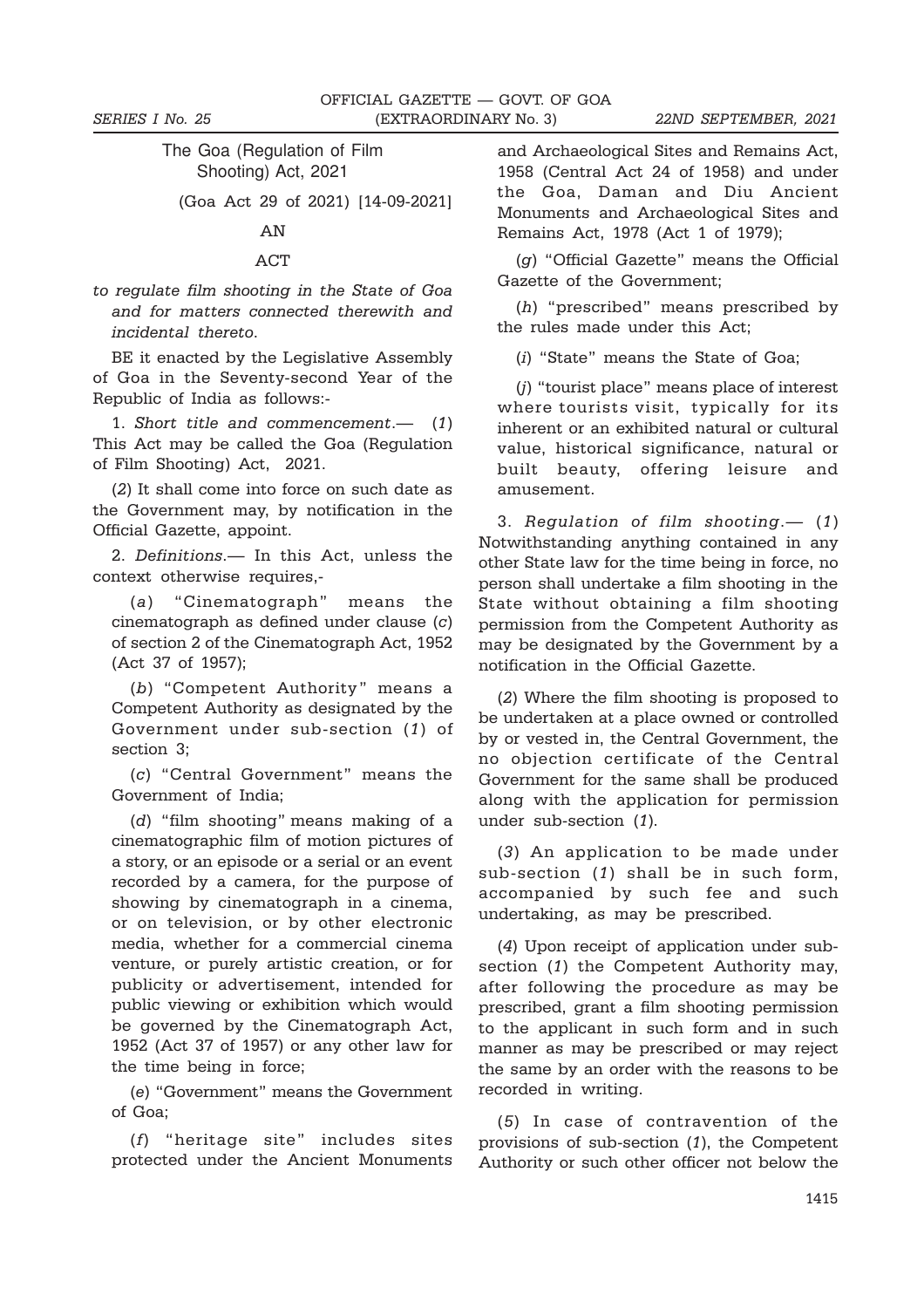rank of Deputy Collector as may be authorised by the Government by notification in the Official Gazette shall issue an order to stop such film shooting and shall have power to seize the material used for film shooting by following such procedure as may be prescribed. He may take assistance of the police officer or any other officer for the purpose of execution of the order issued by him under this sub-section.

4. Single Window Clearance System for Film Shooting.— (1) Notwithstanding anything contained in any other State law for the time being in force, once a film shooting permission is granted by the Competent Authority, the same shall be binding on all Departments of the State and local authorities and any Department or local authority who is deprived of fees on account of issue of such permission shall be compensated by the Government to such extent and in such manner as may be prescribed.

(2) It shall be the duty of all Departments of the State and local authorities to whom copies of permission are endorsed, to facilitate the activities of film shooting, render necessary assistance and instruct their administrative and subordinate staff to facilitate film shooting at the places specified in the permission.

5. Liability to pay restoration charges.— (1) Whoever in the course of film shooting by an act of omission or commission defaces, defiles, destroys or damages any structure or place including tourist place, or heritage site, he shall be liable to pay such amount as determined by the Competent Authority in consultation with the Public Works Department and the other experts in the field, as restoration charges.

(2) The Competent Authority shall pass an order for recovery of restoration charges and the same may be recovered as arrears of land revenue.

6. Appeal.— (1) Any person aggrieved by an order passed by the Competent Authority under sub-section (4) of sub-section 3 or subsection (2) of section 5, may prefer an appeal

to the Government within a period of thirty days from the date of such order.

(2) The Government may after hearing the Appellant and the Competent Authority either set aside, modify or uphold the order passed by the Competent Authority.

7. Penalties for offences against the Act, etc.— Whoever contravenes any provisions of this Act or rules made thereunder shall be punished with imprisonment for a term which may extend to three months or with fine which may extend to five lakh rupees or with both.

8. Composition of offences.— (1) The Competent Authority or such other officer not below the rank of Deputy Collector as may be designated by the Government by notification in the Official Gazette may compound any offence punishable under this Act or Rules made thereunder on payment by a person who is suspected to have committed such offence to the Government, such sum not less than rupees fifty thousand and not exceeding rupees one lakh.

(2) On payment of such sum under subsection (1) no further proceedings shall be taken against the offender.

9. Court competent to take cognizance and try offences.— No Court other than the Court of a Judicial Magistrate First Class shall take cognizance of, and try an offence under this Act.

10. Protection of action taken in good faith.— No suit, prosecution or other legal proceedings shall lie against the Competent authority or any person for anything which is in good faith done or intended to be done under this Act or rules made thereunder.

11. Power to make rules.— (1) The Government may by notification in the Official Gazette make rules to carry out the purposes of this Act.

(2) In particular and without prejudice to the generality of foregoing power, such rules may provide for,—

(a) form of application and fees under sub-section (3) of section 3;